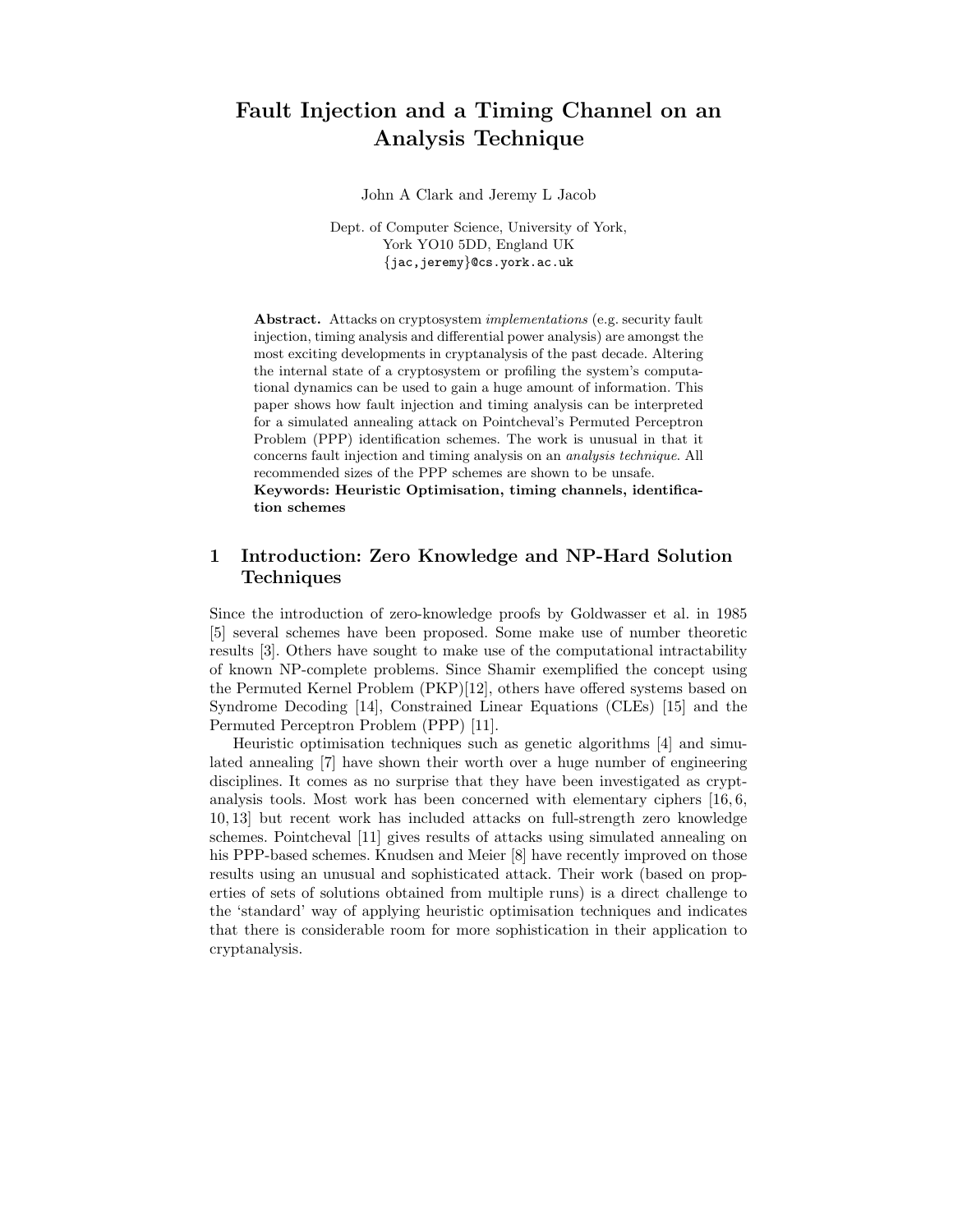This paper describes two further very non-standard approaches based loosely around extant cryptanalysis notions of security fault injection [1] and timing analysis [9]. For comparison, Pointcheval's schemes are the subject of attack. In Section 3 Problem Warping (an interpretation of security fault injection) is used to attack the Perceptron Problem (PP). Cost functions whose minimisation is highly unlikely to lead to an actual solution are used. In a sense, the search is used to find a solution to a warped (different but related) problem. It turns out that the solutions obtained in this way are highly correlated with the solution to the actual problem (much more so than solutions obtained by attempting to solve the original problem directly). Furthermore, combining solutions from differently warped problem searches also provides an efficient way of obtaining secret information. In Section 4 the same technique is used to attack the more difficult Permuted Perceptron Problem (PPP). In addition, a form of timing sidechannel with huge power is also demonstrated. The search process is monitored as it moves to its final solution. Some elements of the solution take particular values early in the search and then never change. Observing when particular solution elements get 'stuck' in this way can reveal over half the secret vector in a single run. The authors believe that this is the first time the computational dynamics of an analysis technique have been used to reveal information. Section 5 draws conclusions and indicates future work. First, the particular schemes analysed are described together with an outline of simulated annealing.

# 2 Preliminaries

### 2.1 The Perceptron Problem and Permuted Perceptron Problem

In 1995 Pointcheval [11] suggested what seems a promising scheme based on the Perceptron Problem (PP). In fact, he chose a variant of this problem that is much harder to solve known as the *Permuted Perceptron Problem* (PPP). If instances of these problems can be solved the identification schemes are broken. The protocols used to implement the identification schemes are not described here (the reader is referred to [11] for details). This paper concentrates on attacking the underlying NP-complete problems. The notation of [11] and [8] will be used. A column vector whose entries have value  $+1$  or  $-1$  is termed an  $\epsilon$  -vector. Similarly, a matrix whose entries have value  $+1$  or  $-1$  is termed an  $\epsilon$  -matrix.

– Perceptron Problem: :

**Input:** An  $m$  by  $n \in$ -matrix A. **Problem:** Find an  $\epsilon$ -vector V of size n such that  $(AV)_i \geq 0$  for all  $i = 1, ..., m$ .

#### – Permuted Perceptron Problem:

**Input:** An m by n  $\epsilon$ -matrix A and a multiset S of non-negative numbers of size m.

**Problem:** Find an  $\epsilon$ -vector V of size n such that  $\{\{(AV)_i|i = \{1, ..., m\}\}\}=S.$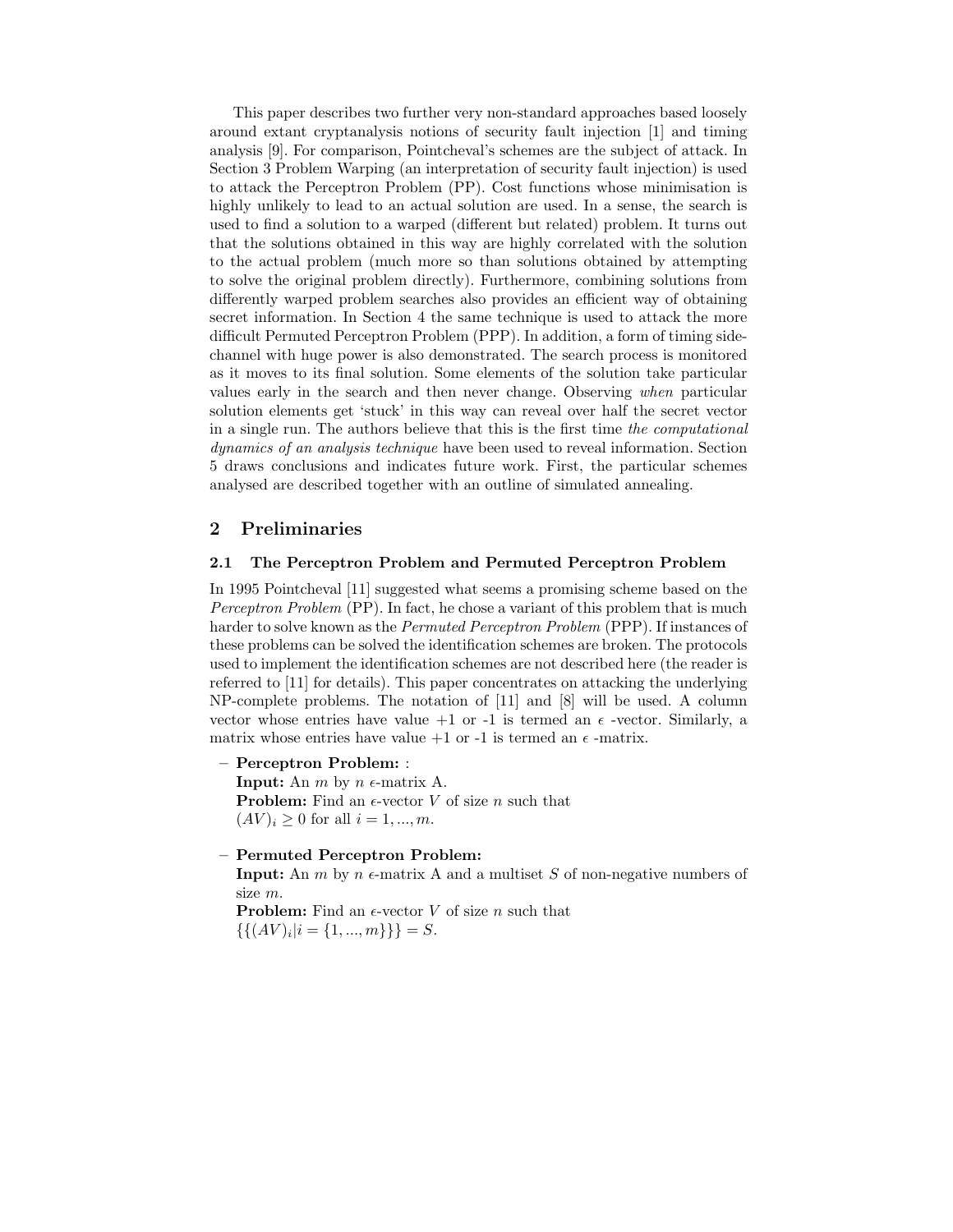In the PP we require that image elements  $(AV)_i$  be non-negative, in the PPP we require that these elements have a particular distribution (histogram). If n is odd (even) then the  $(AV)_i$  must all take odd (even) numbered values. Pointcheval's PPP schemes used only odd values for  $n$  (see below). It is always possible to generate feasible instances of these problems. The matrix A and column vector V are generated randomly. If  $(AV)_i < 0$  then the elements  $a_{ij}$ of the ith row are negated. This method of generation introduces significant structure into the problem. In particular, the majority vectors of the entries for columns of A are correlated with the corresponding elements of V (as indicated in [11] and [8]). The security of the scheme relies on the computational intractability of exploiting this structure.

Any PPP solution is obviously a solution to the corresponding PP since the PPP simply imposes an extra histogram (multiset) constraint. A solution to the PP is not necessarily a solution to a related PPP. Pointcheval investigated the complexity of generating PPP solutions by the repeated generation of PP solutions. He indicated that matrices of the form  $(m, n) = (m, m+16)$  gave best practical security and offered three particular sizes: (101, 117), (131, 147) and  $(151, 167)$ .

#### 2.2 Simulated Annealing

Simulated annealing is a combinatorial optimisation technique based loosely on the physical annealing process of molten metals. An informal description is given below followed by a detailed one.

States and State Cost. Candidate solutions to the problem at hand form the states over which the search will range. With each state  $V$  is associated a cost,  $cost(V)$ , that gives some measure of how undesirable that state is (in physical annealing a high energy state is undesirable). In attacking the Perceptron and Permuted Perceptron Probems, the current state (solution) will be some  $\epsilon$ -vector  $V_{curr}$  of size n. The choice of cost function is a crucial issue (discussed in Section 3).

The Neighborhood. The search moves from state to state in an attempt to find a state  $V_{best}$  with minimum cost over all states. The search may move only to another state that is 'close to' or 'in the neighborhood of' the current one, i.e. it is a *local* search. If  $V_{curr}$  is the current state vector, then the local neighborhood  $Neighbourhood(V_{curr})$  is the set of  $\epsilon$ -vectors of size n obtained from  $V_{curr}$  by negating a single element (i.e. changing a 1 to a -1 or vice versa).

Accepting and Rejecting Moves. Simulated annealing combines hillclimbing with an ability to accept worsening state moves to provide for escape from local optima. From the current state  $V_{curr}$  a neighbouring state  $V_{neigh}$  is generated randomly. If  $cost(V_{neigh}) < cost(V_{curr})$  then  $V_{neigh}$  becomes the current state (this is the 'hill-climbing', though perhaps 'valley diving' would be a better term for minimisation problems.) If not, then the state may be accepted probabilistically in a way that depends on the temperature T of the search (see below) and the extent to which the target state is worse (in terms of cost). The worse a target state is, the less likely it is a move to that state will be taken.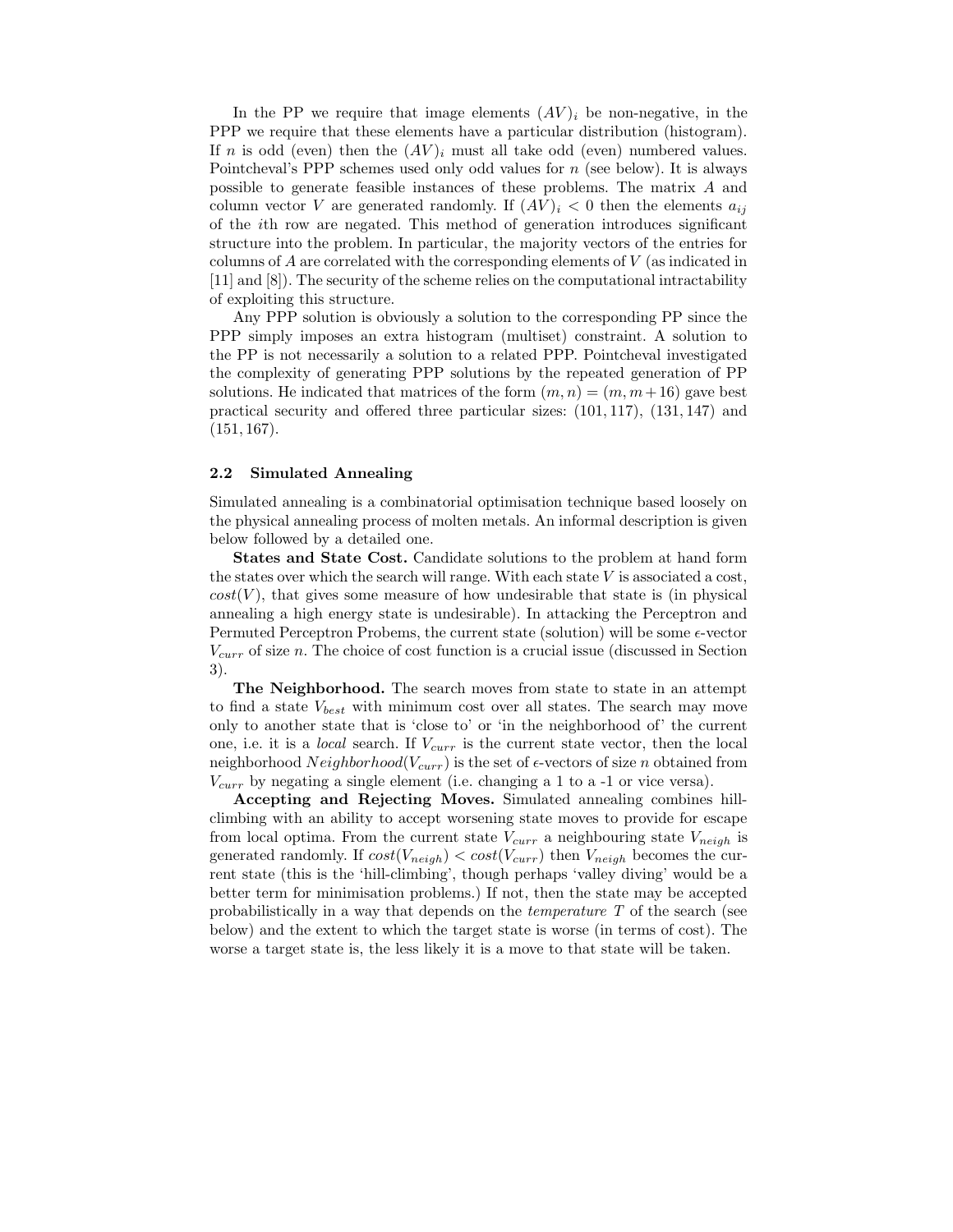Cooling It All Down. In analogy with the physical annealing process, simulated annealing has a control parameter  $T$ , known as the temperature. Initially the temperature is high and virtually any move is accepted. Gradually the temperature is cooled and it becomes ever harder to accept worsening moves. Eventually the process 'freezes' and only improving moves are accepted at all. If no move has been accepted for some time then the search halts. We now describe the algorithm in detail.

The technique has the following principal parameters:

- the temperature  $T$
- the cooling rate  $\alpha \in (0,1)$
- $-$  the number of moves N considered at each temperature cycle
- the number  $MaxFailedCycles$  of consecutive failed temperature cycles (where no move is accepted) before the search aborts
- the maximum number  $IC_{Max}$  of temperature cycles considered before the search aborts

The initial temperature  $T_0$  is obtained by the technique itself. The other values are typically supplied by the user. In the work described here they remain fixed during a run. More advanced approaches allow these parameters to vary dynamically during the search. The simulated annealing algorithm is as follows:

- 1. Let  $T_0$  be the start temperature. Increase this temperature until the percentage of moves accepted within an inner loop of N trials exceeds some threshold (e.g. 95%).
- 2. Set  $IC = 0$  (iteration count), finished = false and ILSinceLastAccept = 0 (number of inner loops since a move was accepted) and randomly generate an initial current solution  $V_{curr}$ .
- 3. while(not finished) do 3a-3d
	- (a) Inner Loop: repeat  $N$  Times
		- i.  $V_{\text{new}} = \text{generateMoveFrom}(V_{\text{curr}})$
		- ii. calculate change in cost
			- $\Delta_{\text{cost}} = \text{cost}(V_{\text{new}}) \text{cost}(V_{\text{curr}})$
		- iii. If  $\Delta_{\rm cost} < 0$  then accept the move, i.e.  $V_{\rm curr} = V_{\rm new}$
		- iv. Otherwise generate a value  $u$  from a uniform $(0,1)$  random variable. If  $\exp^{-\Delta_{\text{cost}}/T} > u$  then accept the move, otherwise reject it.
	- (b) if no move has been accepted in most recent inner loop then  $ILSince LastAccept = ILSinceLastAccept + 1$ else  $ILSinceLastAccept = 0$
	- (c)  $T = T * \alpha$ ,  $IC = IC + 1$
	- (d) if (ILSinceLastAccept > MaxFailedCycles) or  $(IC > IC_{max})$  then  $fini<sub>shed</sub> = true$
- 4. The state  $V_{best}$  giving the lowest cost over the whole search is taken as the final 'solution'.

Note that as T decreases to 0 then  $\exp^{-\Delta_{\text{cost}}/T}$  also tends to 0 if  $\Delta_{\text{cost}} > 0$ and so the chances of accepting a worsening move become vanishingly small as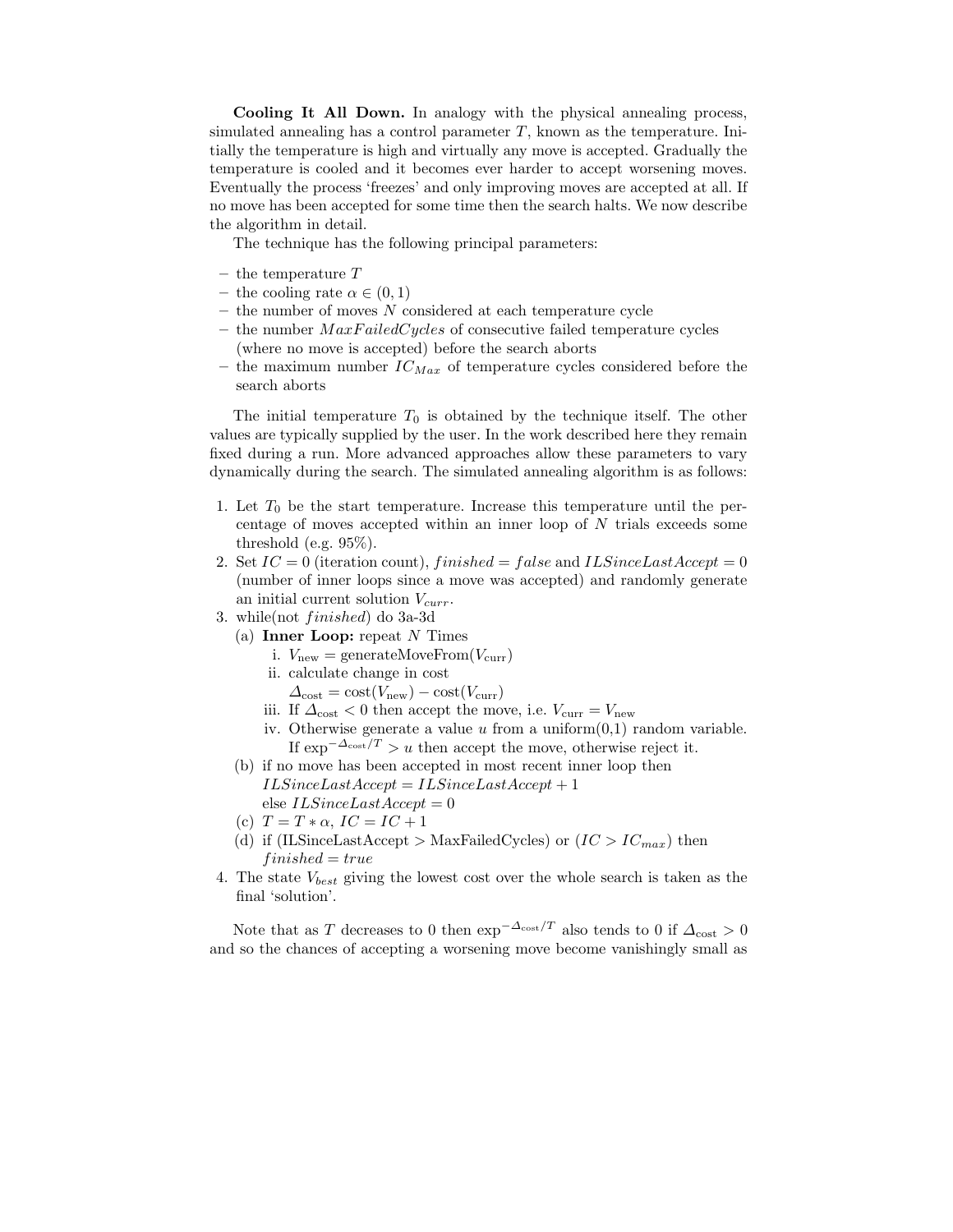the temperature is lowered. In all the work reported here, the authors have used a value 0.95 for the geometric cooling parameter  $\alpha$  and a value of 400 for N.

In attacking the PPP it will be useful also to record when each solution element (i.e.  $V_0, \ldots, V_{n-1}$ ) changed for the last time. For current purposes, the time of last change to an element  $V_k$  is deemed to be the index  $IC$  of the inner loop in which the last change was made to that element (i.e. when a neighboring solution was obtained by flipping  $V_k$  and a move to that solution was taken). These times form the basis of the timing channel indicated earlier.

# 3 Attacking the Perceptron Problem by Problem Warping

Both Pointcheval [11] and subsequently Knudsen and Meier [8] have attacked the PP using a cost function of the form.

$$
Cost(V') = \sum_{i=1}^{m} max\{-(AV')_i, 0\}
$$

Pointcheval uses the annealing process directly to obtain solutions to the PP and reports 'We have carried out many tests on square matrices  $(m = n)$  and on some other sizes, and during a day, we can find a solution to any instance of PP with size less than about 200.' Knudsen and Meier use an iterative procedure, each stage using multiple runs of the annealing algorithm. At each stage commonality between solutions is determined and then fixed for subsequent stages. They report obtaining solutions for various sizes including  $(m, n) = (151, 167)$ far quicker (a factor of 180) than those reported earlier.

In both cases the cost function used is very *direct*. It is an obvious characterisation of what the search process is required to achieve. Direct cost functions are, however, not always the most effective. Examination of the way problem instances are generated reveals that small values of  $w_i = (AV)_i$  are more likely than larger values. The initial distribution of  $(AV)_i$  is (essentially) binomial, with values ranging (potentially) from  $-n$  to n. The negation of particular matrix rows simply folds the distribution at 0. This causes difficulties for the search process since attempting to cause negative  $w_i$  to become positive by flipping the value of some element  $V_i$  is likely to cause various small but positive  $w_k$ to become negative. It is just too easy for the search to get stuck in such local optima. One solution is to encourage the  $w_i$  to assume values far from 0. This is easily effected: rather than punish when  $w_i$  is negative, punish when  $w_i < K$ for some positive value  $K$ , i.e. use a cost function of the form

$$
Cost(V') = g \sum_{i=1}^{m} (max\{K - (AV')_i, 0\})^R
$$

The cost function is a means to an end. A 'good' cost function is one that 'works', i.e. one that guides the search to obtain desired results. Choice of cost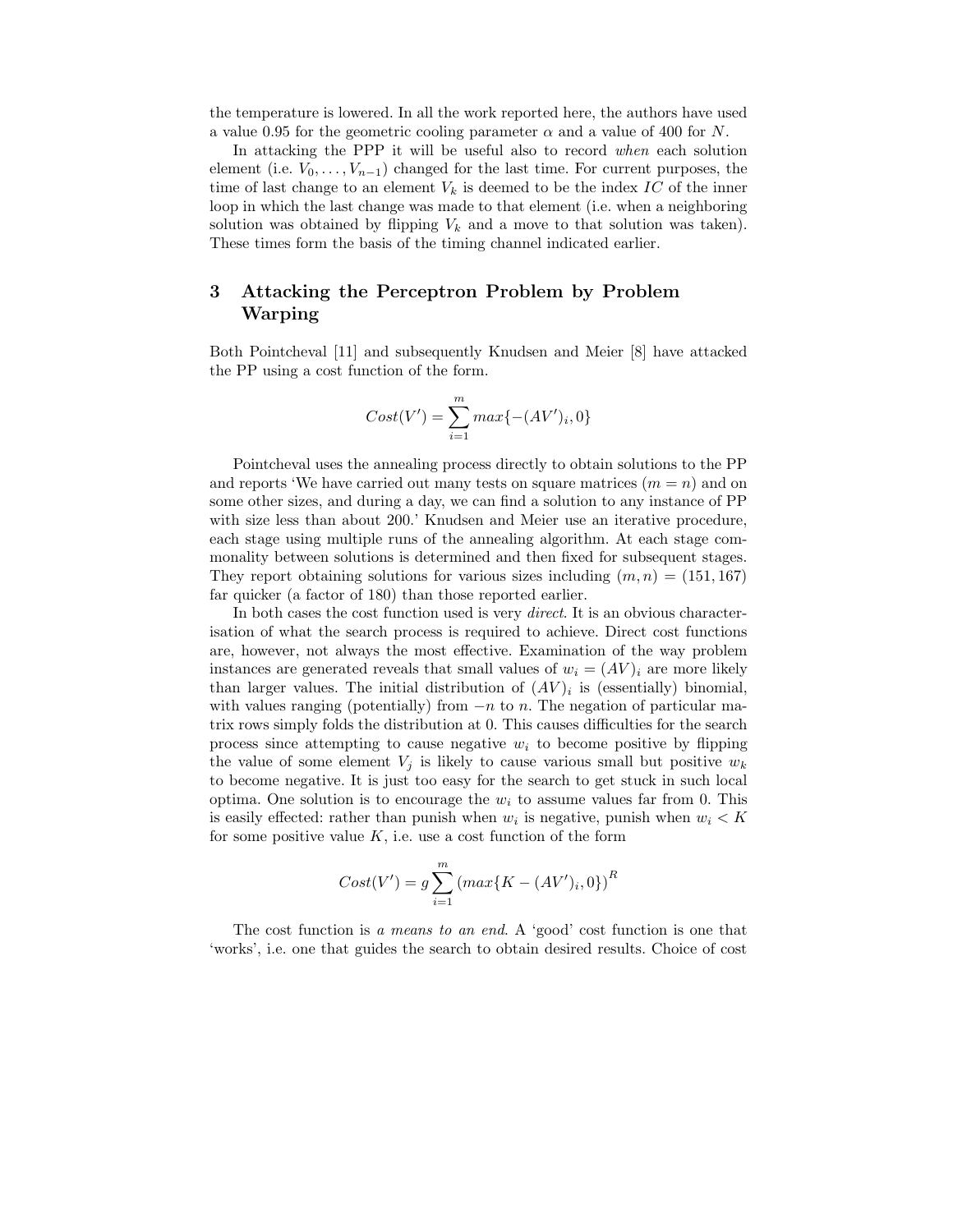| $\Pr 1 36211$ $\Pr 6 36125$ $\Pr 1 002$ $\Pr 6 126$           |  |  |  |  |  |  |  |  |  |  |
|---------------------------------------------------------------|--|--|--|--|--|--|--|--|--|--|
| $\Pr 2 11168$ $\Pr 7 47142 $ $\Pr 2 001$ $\Pr 7 0116$         |  |  |  |  |  |  |  |  |  |  |
| $\Pr 3 81263 \Pr 8 31429 \Pr 3 1414 \Pr 8 029$                |  |  |  |  |  |  |  |  |  |  |
| $\Pr 4 0 4 5 4   \Pr 9 1 1 5 4   \Pr 4 1 3 6   \Pr 9 3 12 11$ |  |  |  |  |  |  |  |  |  |  |
| $PP(201,217):30$ Runs $PP(401,417):40$ Runs                   |  |  |  |  |  |  |  |  |  |  |

**Table 1.** Number of successes after simulated annealing plus  $\{0,1,2,3\}$ -bit hill-climbing for (201,217) and (401,417) instances

| 0 1 2 3                                        |  |  |  | $ 0123 $ $ 0123 $ $ 0123 $        |  |  |
|------------------------------------------------|--|--|--|-----------------------------------|--|--|
| Pr 000000Pr 50002Pr 00001Pr 50022              |  |  |  |                                   |  |  |
| Pr 10011 Pr 60001   Pr 10001 Pr 60211          |  |  |  |                                   |  |  |
| $Pr 20224 Pr 70001$ $Pr 20000 Pr 70000$        |  |  |  |                                   |  |  |
| Pr 30113 Pr 80000   Pr 30002 Pr 80000          |  |  |  |                                   |  |  |
| $Pr 40000$ Pr 90 1 3 4 Pr 40 0 0 0 Pr 90 0 0 0 |  |  |  |                                   |  |  |
| $PP(501,517):10$ Runs                          |  |  |  | $\overline{PP(601,617)}$ :10 Runs |  |  |

Table 2. Number of successes after simulated annealing plus {0,1,2,3}-bit hill-climbing for (501,517) and (601,617) instances

function is a subtle matter and experience with many domains suggests that experimentation is essential. This explains the inclusion of  $R$  as a parameter. There would seem no a priori reason to restrict  $R$  to 1.0 (the value used by previous researchers), and the work reported below shows that higher values give very good results. Here  $g$  magnifies the effect of changes when the current solution is changed and is really intended as a weighting factor when the cost function is extended for the PPP problem (see Section 4).

By varying the parameters of this cost function quite radical improvements can be brought in effectiveness. Experiments were carried out for problem instances of sizes (201, 217), (401, 417), (501, 517) and (601, 617). For the (201, 217) problems three values of K were used:  $20, 15, 10$ . For the  $(401, 417)$  problems four values of K were used: 30, 25, 20, 15. For the rest  $K = 25$  was used. In the  $(201, 217)$  and  $(401, 417)$  cases  $R = 2.0$  and in the others  $R = 3.0$ . A weighting value  $q = 20$  was used throughout. For each configuration of parameters ten runs were carried out for each problem instance.

The results are shown in Tables 1 and 2. It was found that there were few direct simulated annealing solutions of the largest PP instances. However, it was often found that flipping a small number of annealing solution bits (e.g. 1, 2 or 3) provided a solution to the PP instance.

All (201, 217) problem instances gave rise to some solution with Problem 0 being the most resilient (only three out of thirty annealing solutions gave rise to a PP solution and then only after three-bit enumerative search). Four of the ten (401, 417) problems produced direct (0-bit search) simulated annealing solutions.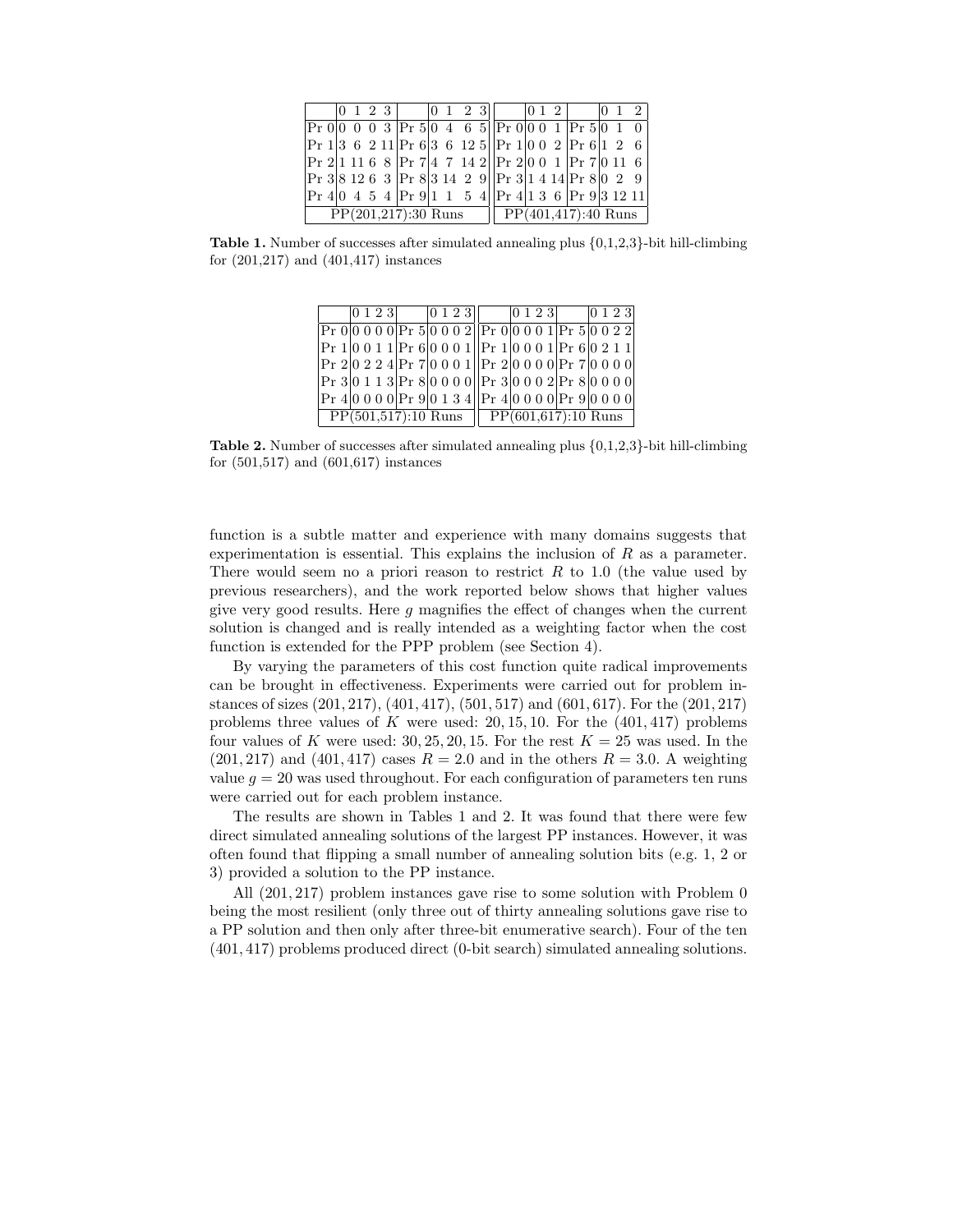All problems were solved by some run followed by at most an enumerative 2-bit search. For the (501, 517) problems seven produced a solution (with up to 3-bit search used). Half the (601, 617) problems gave rise to a solution. No claim to optimality is made here. For the larger problem sizes only one cost function has been used and then with only ten runs for each problem. The results serve as a simple demonstration of how small changes may matter greatly. The use of cost functions whose minimisation does not lead to the required solution we term Problem Warping. The solutions obtained by the warping are highly correlated with the actual defining solution of the problem. For the (201, 217) problems, the best solution over the 30 runs for each problem ranged from  $79.2\%$  –  $87.1\%$ correct. For the  $(401, 417)$ ,  $(501, 517)$  and  $(601, 617)$  problems, the ranges were 83.4 % – 87.5%,  $80.6\%$  –  $86.4\%$  and  $77.5\%$  –  $86.1\%$ . This is generally much better than solutions obtained using the standard cost function ( $K = 0$  and  $R = 1$ ).

That an enumerative search should be required to obtain PP solutions is not surprising. The cost functions used do not define what it means to be a solution to the PP and the annealing has attempted to solve the problem it was posed. However, the results show that the cost functions used do characterise in some way what it means to be 'close' to a PP solution. The enumerative search can be considered as a second stage optimisation with respect to the traditional cost function (i.e.  $K = 0$ ). The authors would suggest a playful guideline for optimisation researchers in cryptography — if you cannot solve a problem, solve a different one. It might just help!

Application of Problem Warping has allowed instances of the Perceptron Problem with secret vectors three times longer than hitherto handled in the literature (an increase in secret state space from around  $2^{200}$  to  $2^{617}$ ). This is a huge increase in power and stresses how fragile is current understanding of the power of heuristic optimisation for cryptanalysis (including our own). However, the real power of Problem Warping will be seen in the next section. Its real power lies in its application to the Permuted Perceptron Problem.

## 4 Attacking the Permuted Perceptron Problem

In 1999 Knudsen and Meier [8] showed that the  $(m, n) = (101, 117)$  schemes recommended by Pointcheval were susceptible to a sophisticated attack based on an understanding of patterns in the results obtained during repeated runs of an annealing process. Essentially, their initial simulated annealing process is the standard one (with the number of trials at each temperature cycle equal to n) but with a modified cost function given by

$$
Cost(V') = g \sum_{i=1}^{m} (max\{K - (AV')_i, 0\})^R + \sum_{i=1}^{n} (|H(i) - H'(i)|)^R
$$

 $H(k) = \#\{j : (AV)_j = k\}$ , i.e. the number of the  $w_i = (AV)_i$  that have value k.  $H$  is the reference histogram for the target solution  $V$  (i.e. the histogram of the values in AV). Similarly  $H'$  is the histogram for the current solution  $V'$ .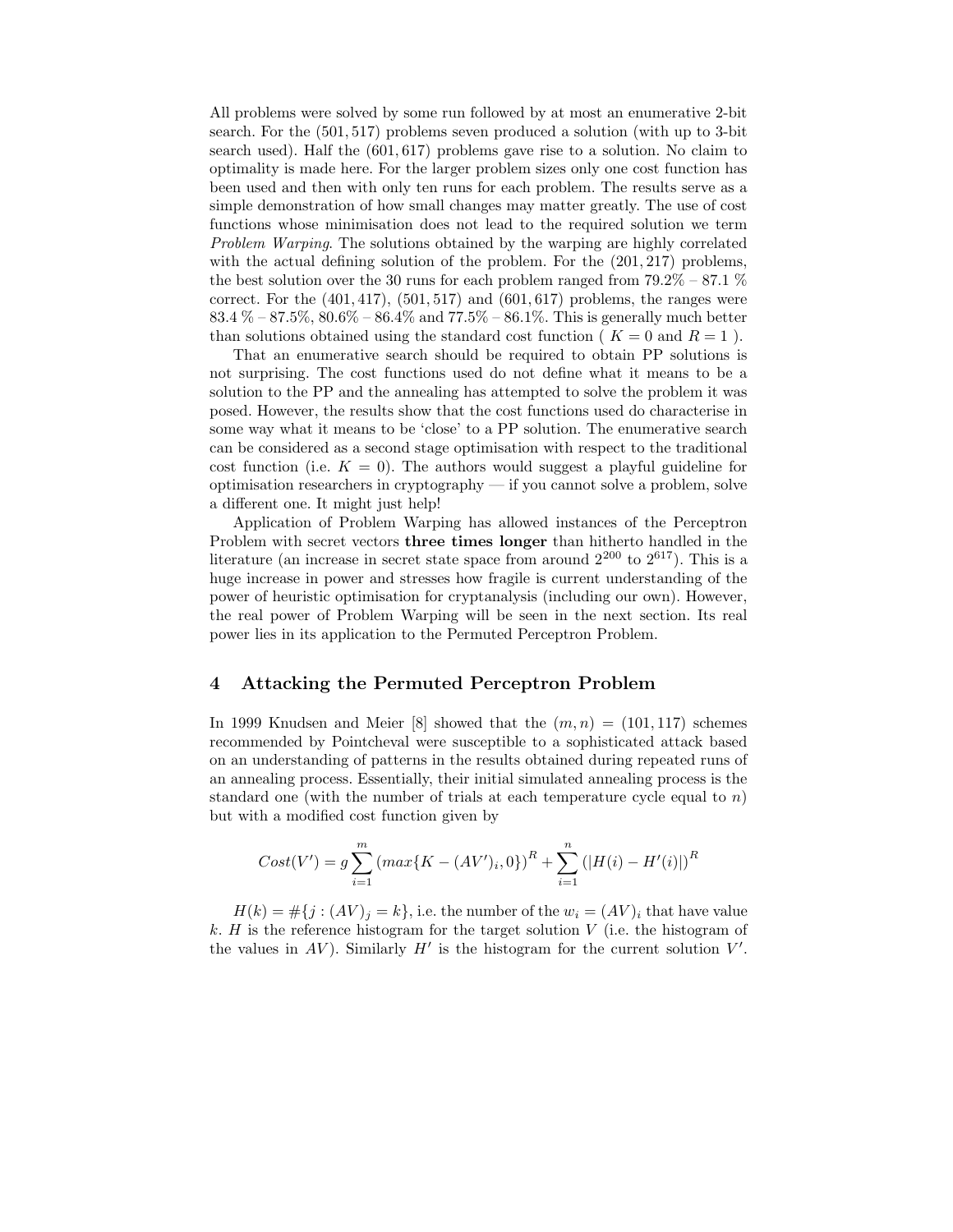The histograms apply only to positive  $(AV)_i$  elements. In all the experiments reported in [8]  $R = 1.0$  and  $K = 0$ . There, repeated runs are carried out and commonality of the outputs from these runs is noted. Loosely speaking if all runs of the technique agree on certain secret element values there is a good chance that the agreed values are the correct ones. Agreed bits are fixed and the process carried out repeatedly until all bits agree. Unfortunately some (small number of) bits unanimously agreed in this way are actually wrong, and an enumerative search is made for these bits.

#### 4.1 ClearBox Cryptanalysis - Looking Inside the Box

Virtually all applications of optimisation techniques in cryptography view optimisation as a black box technique. A problem is served as input, the optimisation algorithm is applied, and some output is obtained (a candidate secret in the PP and PPP examples). However, in moving from starting solution to eventual solution the heuristic algorithm will have evaluated a cost function at many (possibly hundreds of) thousands of points. Each such evaluation is a source of information for the guidance process. In the black-box approach this information is simply thrown away. For the PPP, the information loss is huge.

As the temperature cools in an application of simulated annealing it becomes more difficult to accept worsening moves. At some stage an element will assume the value of 1 (or -1) and then never change for the rest of the search, i.e. it gets stuck at that value. It is found that some bits have a considerable tendency to get stuck earlier than others when annealing is applied. (Indeed this observation is at the root of Chardaire et al.'s variant of annealing known as thermo-statistical persistency [2].) One could ask 'Why?'. The answer is that the structure of the problem instance defined by the matrix and reference histogram exerts such influence as to cause this. The bits that get stuck early tend to get stuck at the correct values. Once a bit has got stuck at the wrong value it is inevitable that other bits will subsequently get stuck at wrong values too. However, it is unclear how many bits will get stuck at the right value before a wrong value is fixed. This has been investigated for various problem sizes and cost functions. Three problem sizes were considered as shown in Table 3. For each problem size a cost function is defined by a value of  $q$ , a value of K and a value of R. Thirty problem instances were created for each problem size. For each problem and each cost function ten runs of the annealing process were carried out. The runs were assessed on two criteria: number of bits set correctly in the final solution and number of bits initially stuck correctly before a bit became stuck at an incorrect value.

Thus, for  $(101, 117)$  instances there were  $3 \times 8 \times 3 = 72$  cost functions and so 720 runs in total for each problem. The results are shown in Table 4. For each problem the maximum number of correctly set bits in a final solution (i.e. the final result of an annealing run) is recorded together with the maximum number bits fixed correctly in a solution before a bit was set incorrectly (usually these will not be simultaneously achieved by one single solution).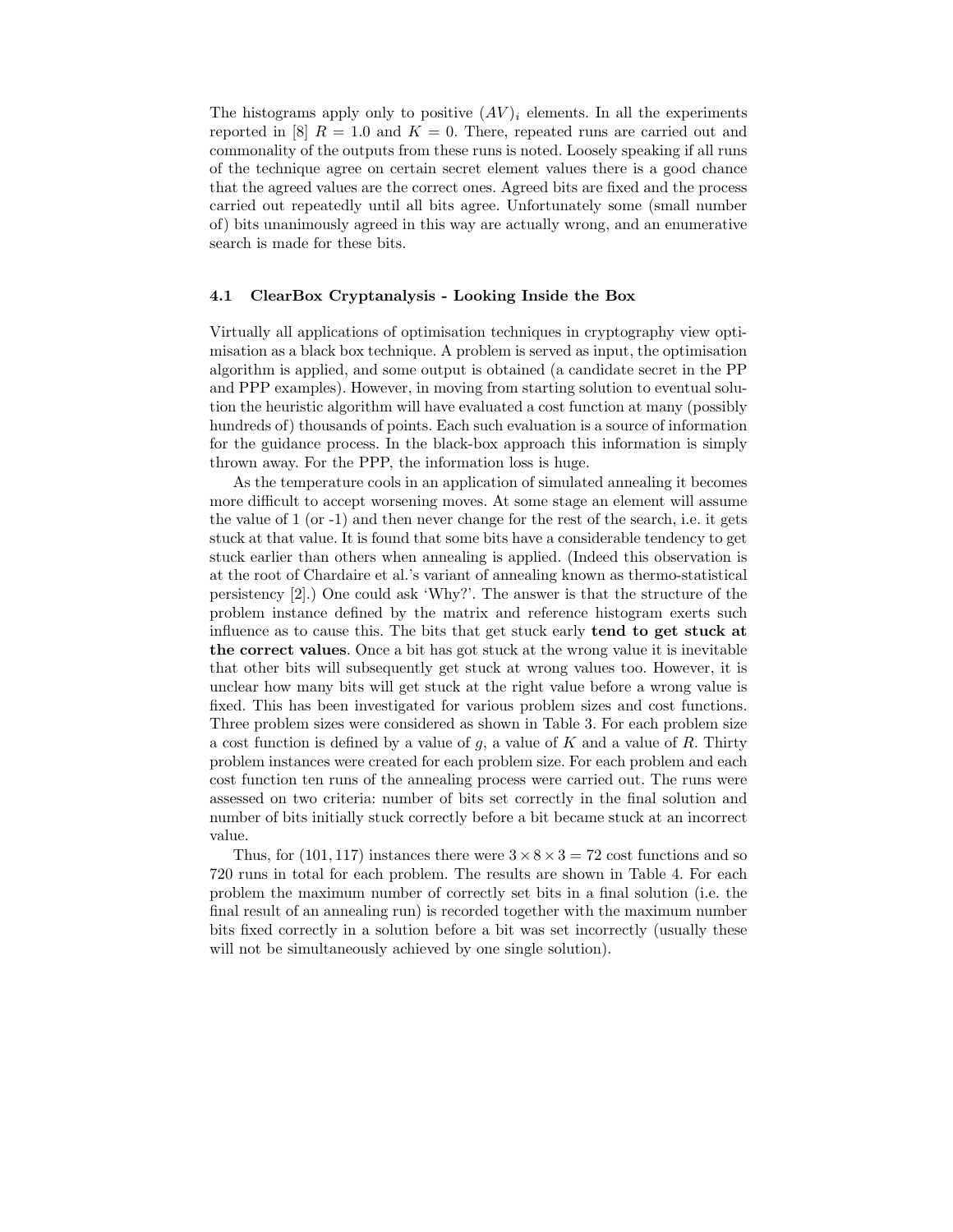| (m,n)                  |                            | Values of $g_1$ Values of K    | Values of R |
|------------------------|----------------------------|--------------------------------|-------------|
| $(101, 117)$ 20, 10, 5 |                            | $1,3,5,7,9,11,13,15$ $2,1.5,1$ |             |
| $(131, 147)$ 20,10     |                            | [7, 10, 13, 16]                | 2,1         |
|                        | $(151, 167)$ 20, 15, 10, 5 | 5, 10, 15, 20                  | 2.1         |

Table 3. Cost function parameter values. All combinations of  $g$ ,  $K$  and  $R$  were used.

| Prob            | <b>FBC</b> IBC    |         | Prob      | <b>FBC</b>    | <b>IBC</b> | Prob              | FBC IBC |    |  |
|-----------------|-------------------|---------|-----------|---------------|------------|-------------------|---------|----|--|
| $Pr_0$          | 102               | 50      | $Pr_0$    | 126           | 42         | $Pr_0$            | 148     | 72 |  |
| $Pr_1$          | 100               | 45      | $Pr_1$    | 135           | 68         | $Pr_1$            | 142     | 64 |  |
| Pr <sub>2</sub> | 103               | 45      | $Pr_2$    | 128           | 64         | $Pr_2$            | 145     | 66 |  |
| $Pr_3$          | 99                | 53      | Pr 3      | 126           | 672        | Pr 3              | 157     | 88 |  |
| Pr 4            | 101               | 46      | $Pr_4$    | 130           | 39         | $Pr_4$            | 147     | 58 |  |
| Pr 5            | 108               | 72      | Pr 5      | 131           | 70         | Pr 5              | 140     | 67 |  |
| Pr 6            | 99                | 39      | Pr 6      | 126           | 47         | Pr 6              | 151     | 86 |  |
| Pr 7            | 101               | 56      | Pr 7      | 128           | 56         | Pr 7              | 135     | 48 |  |
| $Pr_8$          | 104               | 55      | Pr 8      | 123           | 52         | $Pr_8$            | 143     | 55 |  |
| Pr 9            | 106               | 56      | Pr9       | 139           | 75         | Pr <sub>9</sub>   | 150     | 95 |  |
| Pr 10           | 102               | $^{56}$ | Pr 10     | 129           | 51         | Pr 10 149         |         | 61 |  |
| Pr 11           | 107               | 56      | Pr 11     | 123           | 48         | Pr<br>11          | 145     | 70 |  |
| Pr 12 101       |                   | 58      | Pr 12 134 |               | 57         | Pr 12 143         |         | 49 |  |
| Pr 13 104       |                   | 42      | Pr 13 132 |               | 62         | Pr 13 138         |         | 63 |  |
| Pr 14 102       |                   | 47      | Pr 14 124 |               | 37         | Pr 14 147         |         | 58 |  |
| Pr 15 102       |                   | 56      | Pr 15 122 |               | 59         | Pr 15 141         |         | 63 |  |
| Pr 16 101       |                   | 39      | Pr 16 124 |               | 41         | Pr 16 151         |         | 56 |  |
| Pr 17           | 103               | 51      | Pr 17 121 |               | 42         | Pr 17             | 144     | 82 |  |
| Pr 18           | 103               | 40      | Pr 18 130 |               | 62         | Pr 18 147         |         | 98 |  |
| Pr 19 103       |                   | 50      | Pr 19 129 |               | 53         | Pr 19 137         |         | 47 |  |
| Pr 20 105       |                   | 62      | Pr 20 132 |               | 67         | Pr 20 136         |         | 69 |  |
| Pr 21           | 107               | 68      | Pr 21 128 |               | 59         | Pr 21 140         |         | 59 |  |
| Pr 22           | 106               | 58      | Pr 22 129 |               | 97         | Pr 22 142         |         | 55 |  |
| Pr 23 103       |                   | 62      | Pr 23 127 |               | 61         | Pr 23 146         |         | 67 |  |
| Pr 24           | 103               | 53      | Pr 24 126 |               | 43         | Pr 24 138         |         | 69 |  |
| Pr 25           | 100               | 56      | Pr 25 127 |               | 72         | Pr 25             | 147     | 69 |  |
| Pr 26 104       |                   | 51      | Pr 26 132 |               | 44         | Pr 26 145         |         | 61 |  |
| Pr 27           | 98                | 53      | Pr 27 125 |               | 68         | Pr 27 146         |         | 68 |  |
| Pr 28 105       |                   | 57      | Pr 28 126 |               | 38         | Pr 28 141         |         | 64 |  |
| Pr 29 103       |                   | 56      | Pr 29 123 |               | 50         | Pr 29 143         |         | 80 |  |
|                 | Size $(101, 117)$ |         |           | Size(131,147) |            | Size $(151, 167)$ |         |    |  |
|                 | $720$ runs        |         |           | $160$ runs    |            | $320$ runs        |         |    |  |

Table 4. Maximum final bits correct (FBC) and maximum initial bits correct (IBC) over all runs. Total number of runs shown for each problem size. Thirty problem instances were attacked for each problem size.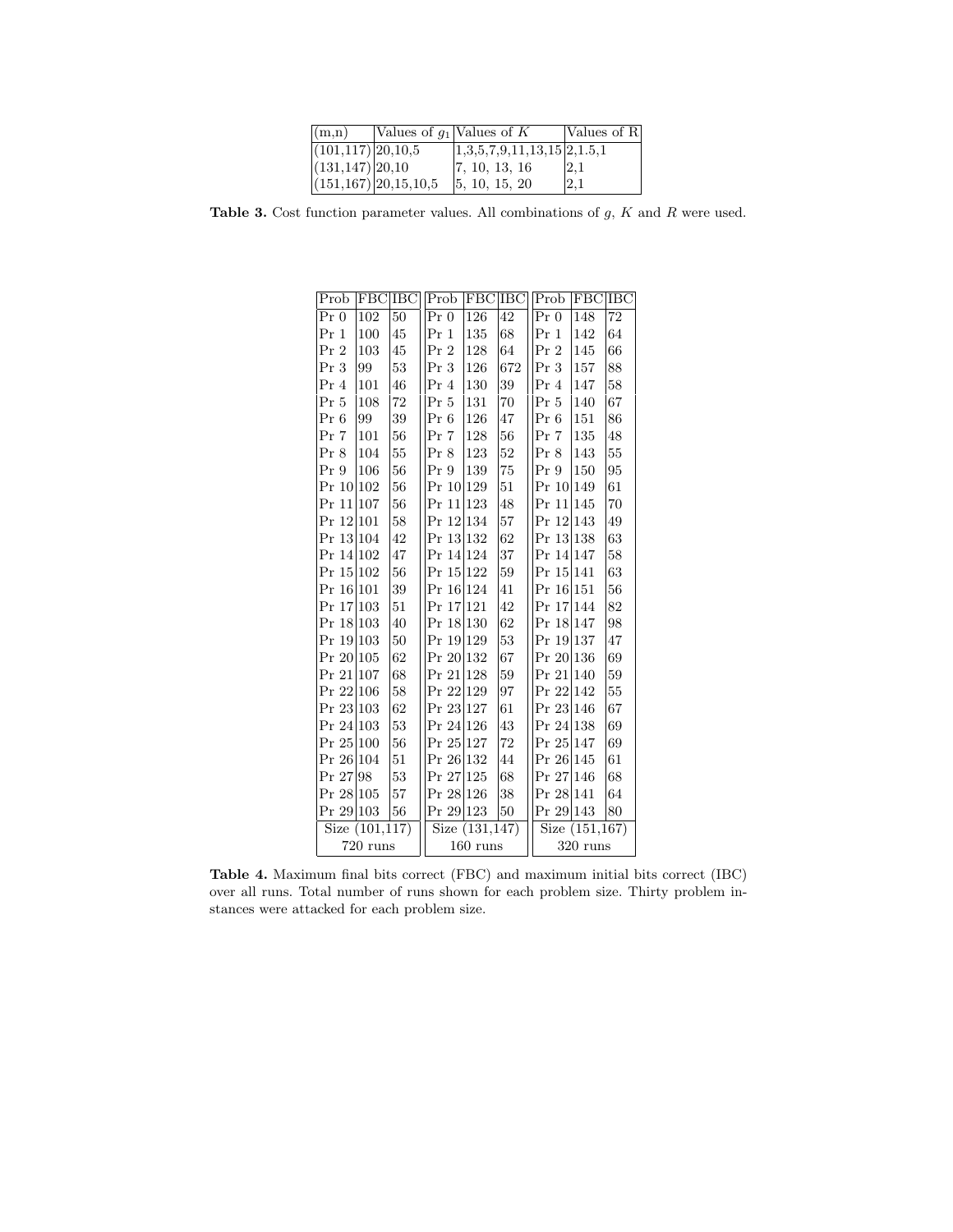#### 4.2 Making Best Use of Available Information

Consider  $Ax$  for any solution vector x. Flipping any single element of x causes the components  $(Ax)_i$  to change by  $\pm 2$ . Similarly, flipping any two bits of x causes the components to change by  $\pm 4$  or else stay the same. Flipping three bits causes the components to change by  $\pm 2$  or  $\pm 6$ . Generalising, if x may be transformed into the secret generating solution  $V$  by changing an even number of bits, then  $(Ax)_i = (AV)_i \pm 4k$  for some integer k. Similarly, if an odd number of bit changes are needed then  $(Ax)_i = (AV)_i \pm 4k + 2$ . For any x let

$$
SUMA(x) = #\{i : (Ax)_i = 4k + 1, for some k\}
$$

$$
SUMB(x) = #{i : (Ax)_i = 4k + 3, for some k}
$$

 $SUMA(V) = H(1) + H(5) + \dots$  and  $SUMB(V) = H(3) + H(7) + \dots$  where H is the publicly available reference histogram. If V is obtained from x by an even number of bit changes, then we have  $SUMA(V) = SUMA(x)$  and also  $SUMB(V) = SUMB(x)$ . If V is obtained from x by an odd number of bit changes, then  $SUMA(V) = SUMB(x)$  and  $SUMB(V) = SUMA(x)$ . Only one of  $SUMA(V)$  and  $SUMB(V)$  can be odd (since their sum, n, is odd). Thus, for any vector  $x$  it is possible to determine whether it differs from  $V$  by an even or odd number of bits using the respective values of  $SUMA(x)$  and  $SUMA(V)$ .

Suppose V is the actual secret and  $x$  is a solution obtained by annealing. If  $x$ is a high performing solution (with few bits wrong) then  $(Ax)_i$  will typically be very close to  $(AV)_i$ . For the (101,117) problem instances, if  $(Ax)_i = 1$  then the average actual value of  $(AV)_i$  was 6.02. For (131,147) and (151,167) instances the averages were 6.23 and 6.46.

Suppose that  $(Ax)_i = 1$  and ten bits are wrong. Typically it will be the case that  $(AV)_i \in \{1, 5, 9, 13\}$ . This observation has a big impact on enumerative search. For the sake of argument suppose that  $(Ax)_i = (AV)_i = 1$ . Then flipping the ten wrong bit values to obtain the actual secret must have no effect on the resulting value of  $(Ax)_i$ . This means that for five wrong bits we must have  $a_{ij}x_j = 1$  and for the other five we must have  $a_{ij}x_j = -1$ . This reduces any enumerative search. For example, searching over 117 bits would usually require  $C_{10}^{117}$  (around  $4.4 \times 10^{15}$ ) but now requires a search of order around  $C_5^{58} \times C_5^{57}$ (around  $2.1 \times 10^{13}$ ). This assumes that for solution  $x \# \{x_j : a_{ij}x_j = 1\} = 58$ and  $\#\{x_j : a_{ij}x_j = -1\} = 57$  (or vice versa). In practice, this may not be the case but any skew actually reduces the complexity of the search. In this respect, it may be computationally advantageous to consider some  $(Ax)_i < 0$ . For example, if  $(Ax)_i = -7$  and there are 10 bits wrong then  $(AV)_i$  must be in the range 1..13 with the smaller values much more likely. If  $(AV)_i = 1$  then there must be seven wrong bits currently with  $a_{ij}x_j = -1$  and three with  $a_{ij}x_j = 1$ . This is a powerful mechanism that will be used repeatedly.

One has to guess the relationship of  $(Ax)_i$  to  $(AV)_i$ . This will generally add only a factor of about four to the search (and often less). One has also to determine how many bits are actually wrong too. One can start by assuming that the solution vector has the minimum number of bits wrong yet witnessed and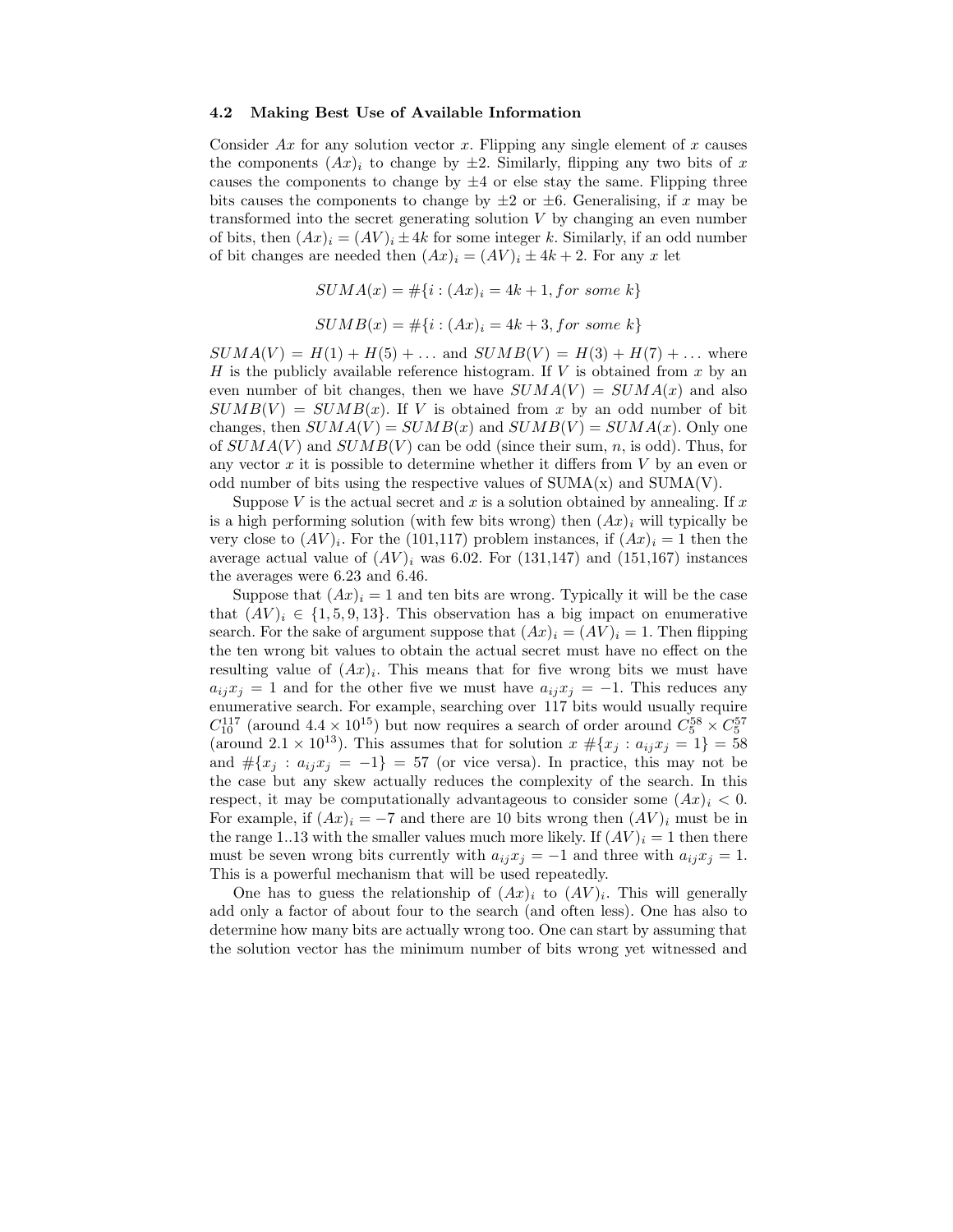engage in enumerative searches. If these fail, simply increment the number of bits assumed incorrect by 2 and repeat the search processes (only even numbers or odd numbers of wrong bits need be considered). The complexity of the search is dominated by the actual number of wrong bits (searches assuming fewer numbers of wrong bits are trivial by comparison). The complexities reported in this paper therefore assume knowledge of the number of wrong bits in the current solution.

#### 4.3 The Direct Attack

It is obvious that 'warping' the cost function produces results that are indeed better than those obtained under the natural cost function. Thus, in the (101, 117) problems three (5, 11 and 22) have given rise to solutions with 10 bits or fewer wrong (from the FBC column of Table 4 ). Once the highest performing solution has been selected (a factor of 720) an enumerative search of order  $C_5^{58} \times C_5^{57}$ (which is less than  $2^{45}$ ) will find the solution in these cases. For the  $(131, 147)$ and (151, 167) instances extreme results are also occasionally produced. (131,147) Problem 9 gave rise to one solution with only 8 bits wrong. (151,167) Problem 3 similarly gave rise to a solution with only 10 bits wrong. This would require a total search of approximately  $320 \times C_5^{84} \times C_5^{83}$  which is less than  $2^{60}$ . Thus, even a fairly brutal search will suffice on occasion, even for the biggest sizes. This is not the most efficient way of solving the problem however.

#### 4.4 Timing Supported Attack

The largest number of initially settled bits can clearly leak a huge amount of information. For (151,167) problems 18, 9 and 3 some solution was obtained whose first 98, 95,88 initially stuck bits were correct. The respective complexities of brute force search over the remaining entries would be of order  $2^{69}$ ,  $2^{72}$ ,  $2^{79}$ . Although not within the traditional  $2^{64}$  distance they are sufficiently close to render use of the PPP scheme impossible. For (131,147) there would appear to be an outlier problem 22 with 97 initial bits correct. This leaves a search of order 2 50 .

Another approach would be to consider in turn all possible pairs of solutions obtained. One pair contains a solution VMAX with the maximum number of bits correct and a solution VINIT with the maximum number of initial bits correct. This pair could form the basis for the subsequent search and we can calculate the computational complexity of finding the exact solution. Obtaining this pair requires a search factor equal to the number of runs squared.

Assume that at least the first I bits initially fixed in VINIT are correct. Change the corresponding bits in VMAX to agree with those in VINIT. These bits are now excluded from the subsequent search — the search will be over the remaining  $n - I$  bits of the modified VMAX. For example, suppose in the (101, 117) case that the best initial solution provides us with at least 37 bits (from Table 4 this applies to all 30 problems). This leaves us with 80 bits over which to conduct the remaining search. Suppose ten wrong bits remain. The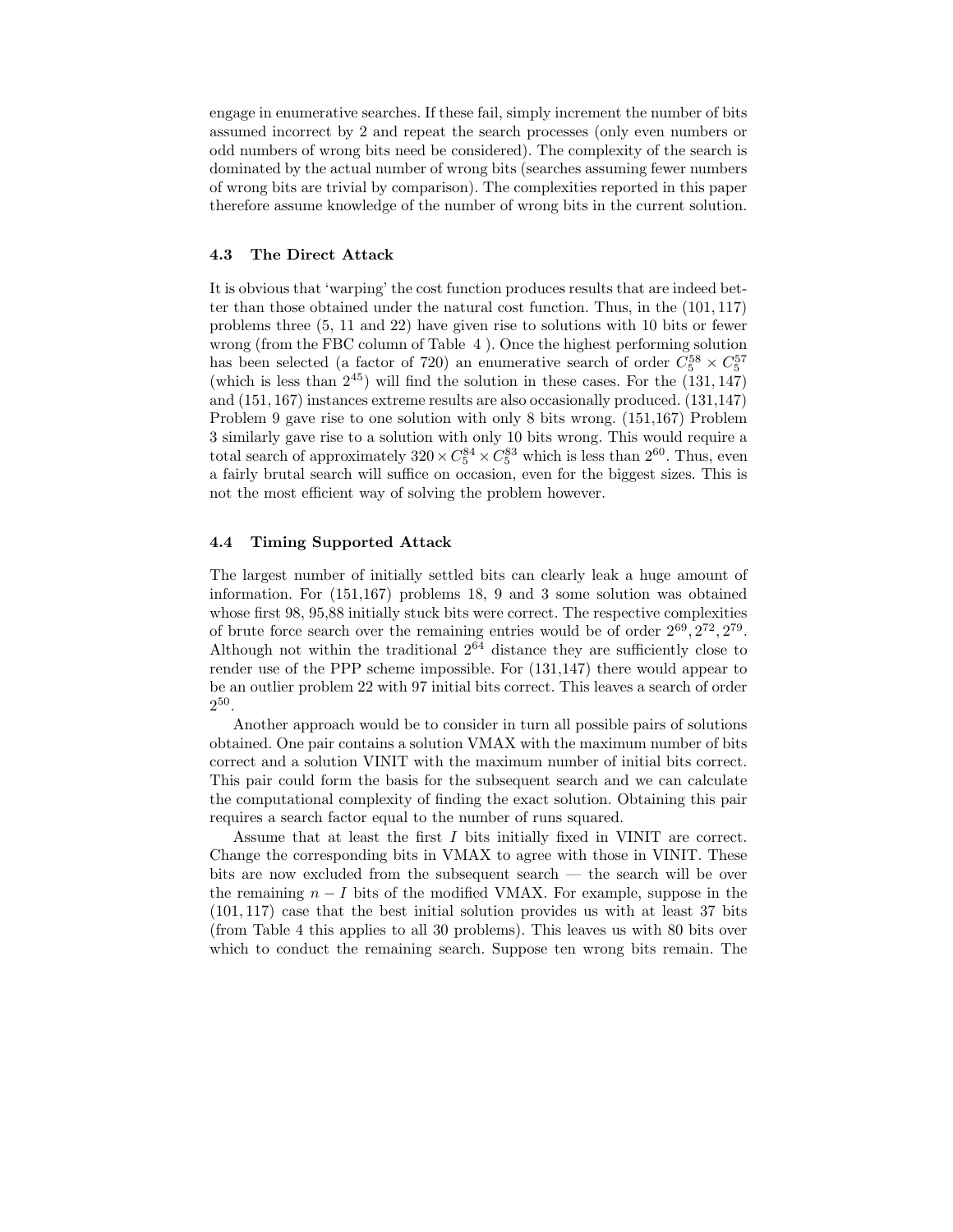| 66 71 65 69                     |  |  | 69 47 75 65       | 60 56 |  |
|---------------------------------|--|--|-------------------|-------|--|
| 63 54 64 64 67 63 71 64 67 64   |  |  |                   |       |  |
| 56 51 56 59                     |  |  | 63 66 62 70 58 62 |       |  |
| 85 59 74 76 77 67 84 77 87 47   |  |  |                   |       |  |
| 76 88 64 67 91 85 89 94 71 76   |  |  |                   |       |  |
| 65 76 57 77 85 72 71 77 86 88   |  |  |                   |       |  |
| 80 94 88 56 86 95 70 111 95 68  |  |  |                   |       |  |
| 81 86 97 100 86 96 78 83 72 108 |  |  |                   |       |  |
| 99 99 97 86 97 83 89 85 95 85   |  |  |                   |       |  |

Table 5. Search complexities (log 2) of Timing Supported Attacks on (101,117)(upper), (131,147)(middle) and (151,167)(lower) size schemes. Thirty problem instances at each size.

total complexity of the whole search is now approximately

$$
720 \times 720 \times C_5^{40} \times C_5^{40} = 2.24 \times 2^{57}
$$

Enumerative searches can be performed under optimistic assumptions and these can be progressively relaxed leading to more complex searches. Assuming the number of initially set bits is known, and the number of bits wrong in the best final solution is known, the complexities of the searches are given in Table 5. We have given some very conservative attacks. Some cost functions are clearly more effective than others and it would be possible to restrict attention to a subset of the set consider so far. For the (151,167) problem size Tables 6 and 7 give summary results for each problem instance (over all cost functions) and for each cost function (over all problem instances).

#### 4.5 Other Attacks

Other attacks are possible. For example taking the majority vector over all solution runs (whatever the cost function) can on occasion leak a great deal of information. Commonality of solution elements of repeated runs is at the heart of Knudsen and Meier's technique. This strategy can be adopted here. If runs agree under widespread problem deformation (i.e. using multiple cost functions) then there is often good cause to believe they agree correctly. Rather than insist on absolute agreement, we can rank the secret bits according to the degree of agreement. Frequently the top ranked bits are correct though this method is somewhat erratic. Table 8 shows the number of top ranked bits correct for each (151,167) problem. Thus, for problem 1 the 41 bits that gave rise to most agreement over all runs (the 320 runs indicated in Table 4) were actually correct. We can see that for problems 3, 9 and 18 the most agreed 78, 87 and 88 bits were correct (in the sense that the majority vector is right). This is very significant since around half of all bits are revealed without any kind of enumerative search being deployed.

It is also possible to add up the sticking times of components over all runs. When these are ranked (the highest being the one that took least aggregate time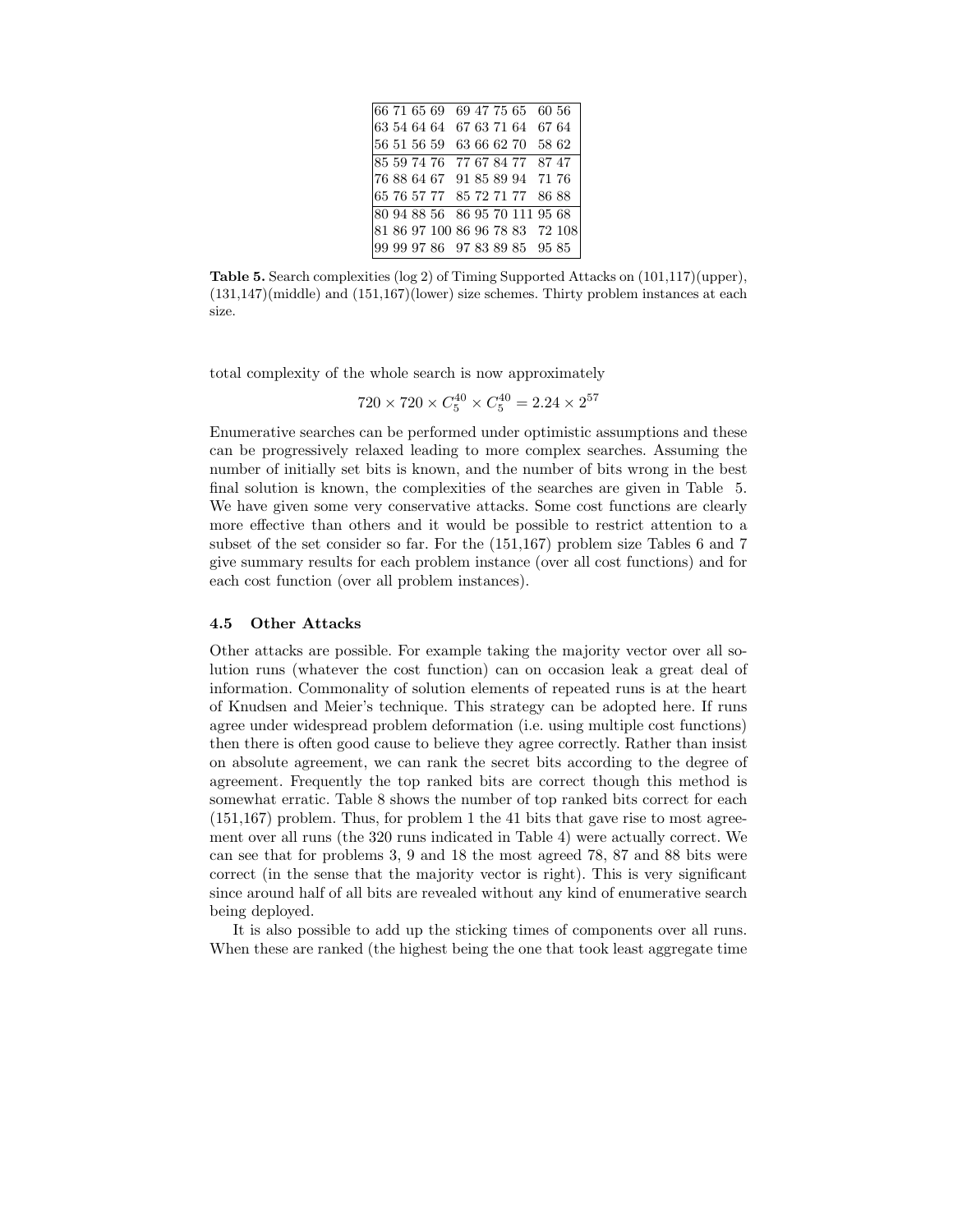| Problem            |        | Final Bits Correct                          |        |       | Initial Bits Correct |           |
|--------------------|--------|---------------------------------------------|--------|-------|----------------------|-----------|
|                    |        | Av.Min Over.Av Av.Max Av.Min Over.Av Av.Max |        |       |                      |           |
| Prob 0             | 130.84 | 135.82                                      | 140.34 | 6.84  | 22.06                | 43.81     |
| Prob 1             | 125.66 | 130.25                                      | 136.12 | 7.41  | 23.68                | 43.28     |
| Prob <sub>2</sub>  | 129.31 | 135.24                                      | 140.94 | 8.78  | 25.78                | 47.59     |
| Prob <sub>3</sub>  | 133.16 | 140.88                                      | 147.19 | 23.72 | 44.34                | 66.81     |
| Prob 4             | 127.53 | 132.96                                      | 138.44 | 9     | 24.3                 | 41.25     |
| Prob 5             | 128.22 | 132                                         | 135.72 | 9.66  | 27.13                | 47.22     |
| Prob 6             | 136.06 | 140.78                                      | 145.22 | 12.91 | 31.31                | 53.69     |
| Prob 7             | 116.94 | 123.18                                      | 129.22 | 8.28  | 21.33                | 35.56     |
| Prob 8             | 129.56 | 133.32                                      | 137.22 | 5.16  | 16.9                 | 33.09     |
| Prob 9             | 135.34 | 139.48                                      | 143.84 | 25.03 | 49.25                | 73        |
| Prob 10            | 127.34 | 132.09                                      | 136.94 | 3.84  | 16.82                | 34.78     |
| Prob 11            | 127.91 | 135.78                                      | 141.53 | 23.66 | 39.82                | 57.62     |
| Prob 12            | 124.69 | 131.02                                      | 137.34 | 6.19  | 20.69                | $35.25\,$ |
| Prob 13            | 122.69 | 127.63                                      | 132.44 | 10.66 | 25.44                | 42.16     |
| Prob 14            | 127.91 | 132.17                                      | 137.12 | 9.91  | 25.47                | 43.5      |
| Prob 15            | 125.25 | 130.67                                      | 134.91 | 5.59  | 18.6                 | 35.62     |
| Prob 16            | 132.75 | 139.54                                      | 145.41 | 3.84  | 17.9                 | 38.12     |
| Prob 17            | 125.91 | 131.04                                      | 136.38 | 24.12 | 42.57                | 61.72     |
| Prob 18            | 133.78 | 138.31                                      | 143.12 | 30.06 | 53.65                | 72.81     |
| Prob 19            | 122.94 | 127.63                                      | 132.25 | 1.09  | 11.93                | 28.03     |
| Prob 20            | 122.16 | 126.53                                      | 131.56 | 10.25 | 26.03                | 43.94     |
| Prob 21            | 126.62 | 131.68                                      | 136.69 | 8.72  | 24.37                | 43.34     |
| Prob <sub>22</sub> | 123.28 | 129.99                                      | 135.91 | 4.06  | 17.48                | 36.09     |
| Prob <sub>23</sub> | 127.34 | 133.53                                      | 139.31 | 7.25  | 21.68                | 40.88     |
| Prob 24            | 120.28 | 126.09                                      | 131.94 | 16.78 | 35.12                | 54.59     |
| Prob <sub>25</sub> | 130.16 | 136.05                                      | 140.38 | 8     | 25.65                | 46.06     |
| Prob 26            | 134.09 | 138.25                                      | 141.94 | 6.84  | 23.44                | 45.97     |
| Prob 27            | 131.22 | 136.85                                      | 142.19 | 5.97  | 23.45                | $46.22\,$ |
| Prob 28            | 119.03 | 125.63                                      | 133.38 | 6.19  | 20.47                | 37.62     |
| Prob <sub>29</sub> | 129.12 | 134.59                                      | 139.47 | 18.25 | 37.94                | 59.44     |

Table 6. Summary results over all cost functions for the (151,167) problem instances. For each problem instance and cost function the minimum final bits correct, the average final bits correct and the maximum final bits correct over the ten annealing runs were calculated. For each problem instance columns 2–4 record the averages of such results over all cost functions. Columns 5–7 record similar information for the initial bits correct.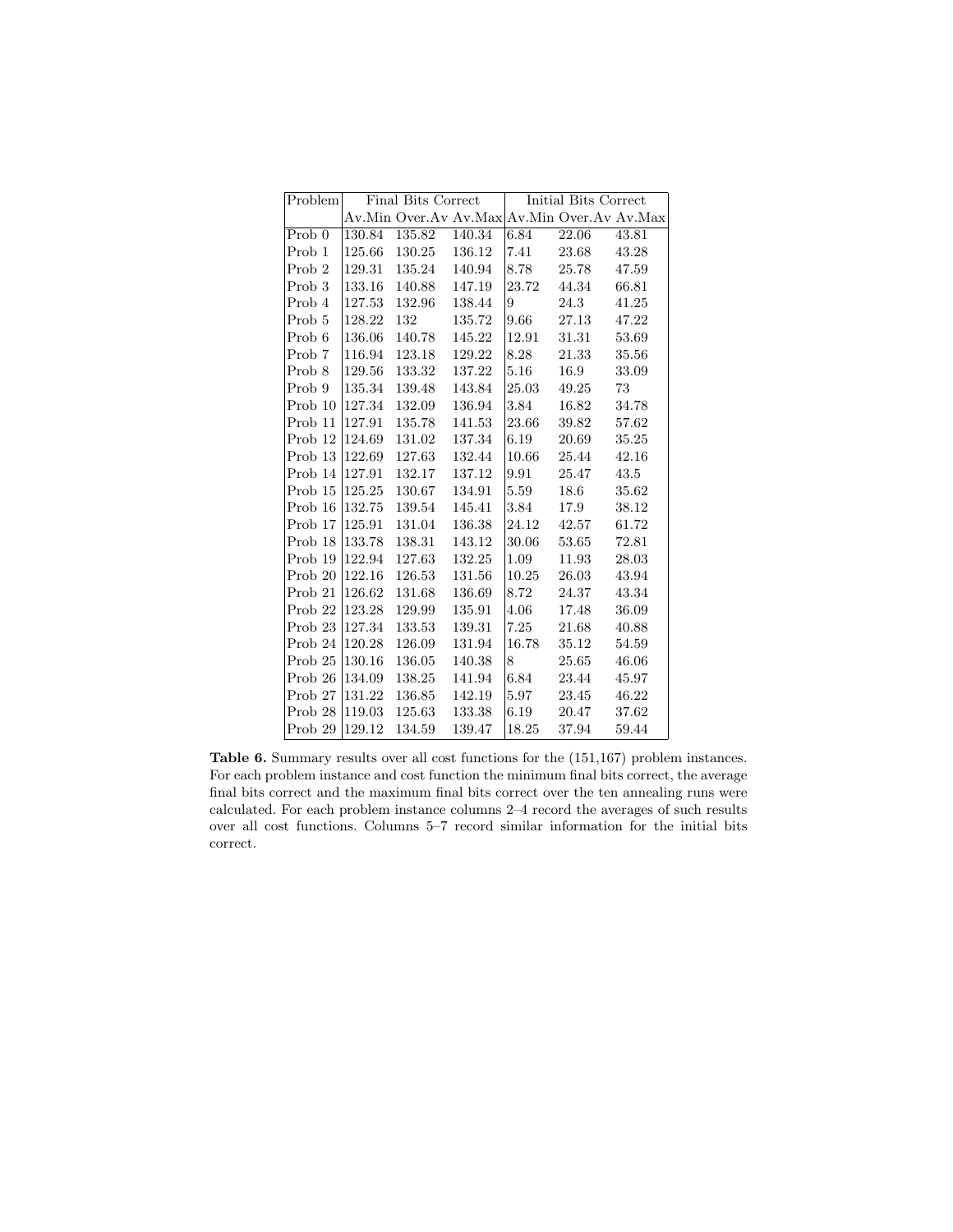| Parameters  |        | <b>Final Bits Correct</b> |            |       | Initial Bits Correct                        |       |
|-------------|--------|---------------------------|------------|-------|---------------------------------------------|-------|
| (K,g,R)     |        |                           |            |       | Av.Min Over.Av Av.Max Av.Min Over.Av Av.Max |       |
| (20, 20, 2) | 132.47 | 136.02                    | 139.23     | 12.9  | 29.25                                       | 49.97 |
| (20, 20, 1) | 129.93 | 132.71                    | 135.07     | 8.47  | 24.13                                       | 40.73 |
| (20, 15, 2) | 132.17 | 135.82                    | 138.9      | 14.8  | 30.57                                       | 49.27 |
| (20, 15, 1) | 130.03 | 132.49                    | 135        | 9.33  | 24.86                                       | 43.27 |
| (20,10,2)   | 132.6  | 135.74                    | 138.57     | 12.77 | 29.54                                       | 49.1  |
| (20,10,1)   | 129.97 | 132.37                    | 134.53     | 10.3  | 24.3                                        | 41.8  |
| (20,5,2)    | 132.13 | 135.8                     | 138.9      | 13.7  | 30.71                                       | 49.33 |
| (20,5,1)    | 129.73 | 132.29                    | $135.07\,$ | 8.47  | 24.44                                       | 41.97 |
| (15,20,2)   | 129.7  | 135.13                    | 139.63     | 12.23 | 29.67                                       | 48.1  |
| (15,20,1)   | 129.57 | 133.67                    | 137.6      | 10.57 | 26.64                                       | 45.63 |
| (15, 15, 2) | 130.87 | 135.32                    | 140.1      | 12.37 | 30.43                                       | 50.7  |
| (15, 15, 1) | 130.1  | 133.76                    | 137.33     | 12.1  | 28.09                                       | 46.3  |
| (15,10,2)   | 129.63 | 135.15                    | 140.1      | 12.53 | 30.85                                       | 49.83 |
| (15, 10, 1) | 129.23 | 133.57                    | 137.3      | 12.83 | 29.77                                       | 47.9  |
| (15,5,2)    | 130.5  | 135.49                    | 140.13     | 14.9  | 31.16                                       | 51.67 |
| (15,5,1)    | 129.63 | 133.67                    | 137.3      | 10.6  | 27.61                                       | 47.07 |
| (10,20,2)   | 126.67 | 133.01                    | 140.23     | 10.53 | 28.56                                       | 48.87 |
| (10, 20, 1) | 128    | 134.06                    | 139.47     | 11.27 | 28.89                                       | 50.6  |
| (10, 15, 2) | 126.6  | 133.39                    | 140.1      | 11.53 | 29.25                                       | 47.23 |
| (10, 15, 1) | 128.87 | 134.17                    | 138.9      | 12.4  | 29.28                                       | 49.47 |
| (10,10,2)   | 126.93 | 133.54                    | 139.73     | 10.67 | 28.06                                       | 49.3  |
| (10,10,1)   | 128.57 | 133.91                    | 139.13     | 14.27 | 29.95                                       | 47.03 |
| (10,5,2)    | 126.6  | 133.43                    | 140.53     | 12.63 | 28.5                                        | 47.73 |
| (10,5,1)    | 128.8  | 134.2                     | 139.73     | 12.77 | 29.48                                       | 49.27 |
| (5,20,2)    | 120.4  | 128.16                    | 135.97     | 7.23  | 21.24                                       | 38.93 |
| (5,20,1)    | 122    | 130.1                     | 138.77     | 8.87  | 23.74                                       | 43.23 |
| (5, 15, 2)  | 120.27 | 129.18                    | 137        | 7.97  | 23.81                                       | 44    |
| (5,15,1)    | 122.5  | 130.04                    | 137.53     | 7.47  | 23.73                                       | 43.27 |
| (5,10,2)    | 121.37 | 129.17                    | 137.03     | 7.57  | 22.54                                       | 42.1  |
| (5,10,1)    | 122.8  | 130.13                    | 137.2      | 8.9   | 24.15                                       | 44.6  |
| (5,5,2)     | 121.23 | 129.19                    | 136.87     | 8.13  | 21.95                                       | 40.67 |
| (5,5,1)     | 122.37 | 130.22                    | 137.77     | 8.87  | 23.75                                       | 42.77 |

Table 7. Summary results for each cost function over all (151,167) problem instances. For each problem instance and cost function the minimum final bits correct, the average final bits correct and the maximum final bits correct over the ten annealing runs were calculated. For each cost function columns 2–4 record the averages of such results over all problem instances. Columns 5–7 record similar information for the initial bits correct.

| Probs 0-9 0 41 0 78 0 30 0 0 0 87     |  |  |  |  |
|---------------------------------------|--|--|--|--|
| Probs $10-19$ 0 41 0 0 0 39 0 62 88 0 |  |  |  |  |
| Probs $20-29 03600363233362846$       |  |  |  |  |

Table 8. Top N agreed correct for problem instances of size (151,167)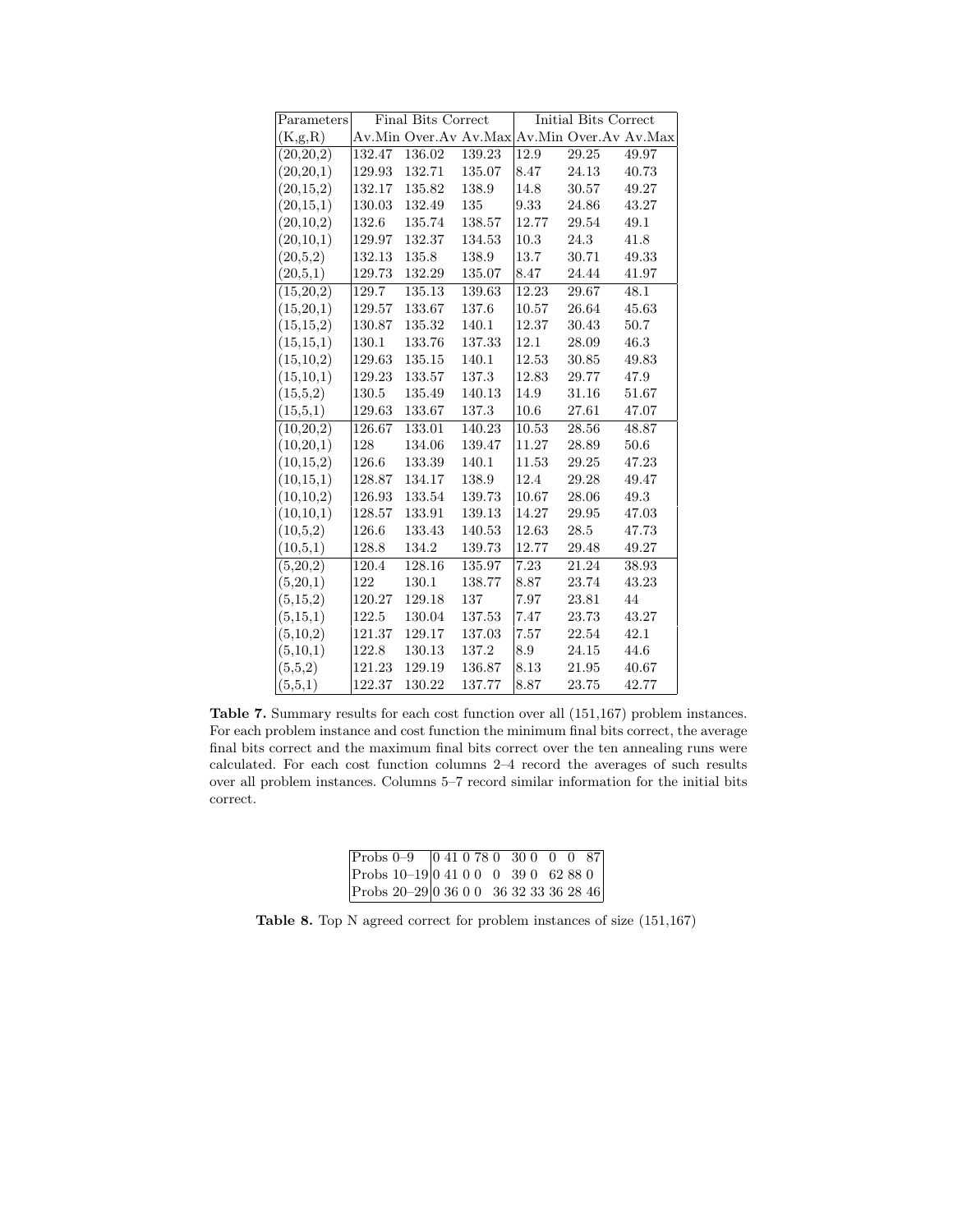to get stuck) the results can also leak information. In some cases only 1 bit of the first ranked 100 for the (151,167) gave rise to a majority vector component that was incorrect.

# 5 Summary and Conclusions

We have demonstrated that recent fault injection and timing side channel attacks on cryptosystems may be interpreted in the context of optimisation-based search. The attacks on PP and PPP problems have shown the potential power of such interpretations. We make no claims to optimality for our results; extensive experimentation and profiling would allow more effective and efficient sets of cost functions to be determined.

Virtually all work using optimisation techniques attempts to solve the problem at hand in one go. We believe we should stop expecting optimisation to solve problems in this way, and view optimisation as a means of creating data ('failed' solutions) on which to do cryptanalysis! This suggests a new form of cryptanalysis – the profiling and interpretation of local optima obtained by optimisationbased searches. The authors are currently investigating the use of such techniques to block and public key algorithms. We recommend the area to researchers.

## 6 Acknowledgements

The authors would like to thank Susan Stepney for comments on a previous draft. The authors would also like to thank the anonymous Eurocrypt 2002 referees for their comments.

## References

- 1. D. Boneh, R. A. DeMillo, and R. J. Lipton. On the importance of checking cryptographic protocols for faults (extended abstract). In Walter Fumy, editor, Advances in Cryptology - EuroCrypt '97, pages 37–51, Berlin, 1997. Springer-Verlag. Lecture Notes in Computer Science Volume 1233.
- 2. P Chardaire, J C Lutton, and A Sutter. Thermostatistical persistency: a powerful improving concept for simulated annealing. European Journal of Operations Research, 86:565–579, 1995.
- 3. A. Fiat and A. Shamir. How to Prove Yourself:Practical Solutions of Identification and Signature Problems. In Ed Dawson, Andrew Clark, and Colin Boyd, editors, Advances in Cryptology — Crypto '86, pages 186–194. Springer Verlag LNCS 263, july 1987.
- 4. D.E. Goldberg. Genetic Algorithms in Search, Optimization and Machine Learning. Addison-Wesley, 1989.
- 5. S. Goldwasser, S. Micali, and C. Rackoff. Knowledge Complexity of Identification Proof Schemes. In 17th ACM Symposium on the Theory of Computing STOC, pages 291–304. SACM, 1985.
- 6. Giddy J.P. and Safavi-Naini R. Automated Cryptanalysis of Transposition Ciphers. The Computer Journal, XVII(4), 1994.